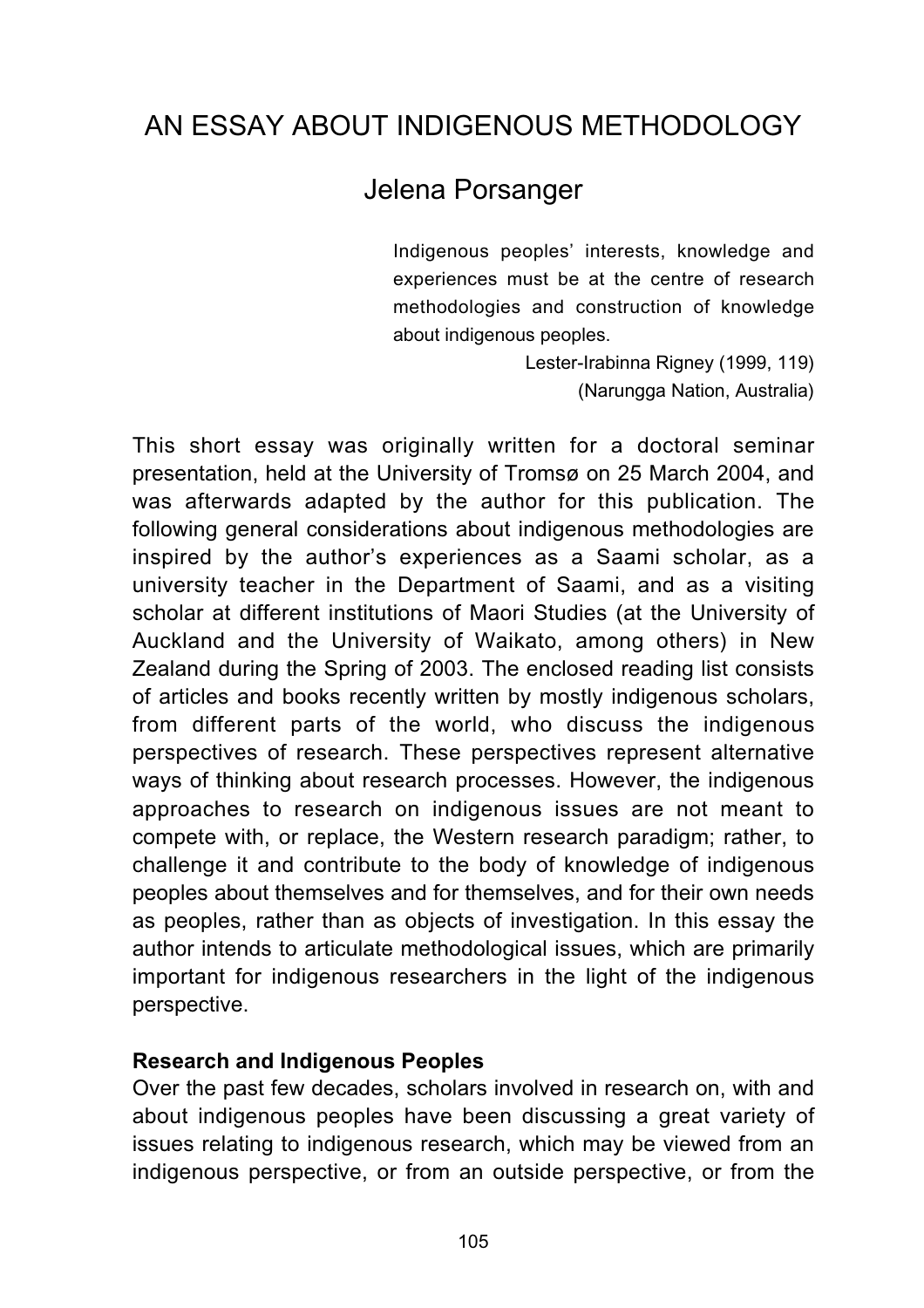perspective of a collaboration between a particular indigenous people and outside experts. Some of the most important issues are as follows: critiques of previous research, conducted by outside researchers (Smith 1999; Rigney 1999; Gegeo 2001); indigenous approaches, the decolonization of methodology and the human mind (Crazy Bull 1997a; Smith 1999); indigenous epistemologies and epistemological racism (Bishop 1996, 1999; Scheurich & Young 1997; Gegeo & Watson-Gegeo 2001); culturally safe research, protection from misinterpretation (Archibald 1992; Moody 1993; Warrior 1999; Stover 2002); mystification and fragmentation of indigenous knowledge (Kawagley 1995; Deloria [1995] 1997; Grenier 1998; Nakata 1998; Struthers 2001); the invention of tradition (Deloria [1995] 1997; 1999; Mihesuah 1998); the notion of objectivity (Heshusius 1994; Rigney 1999); legitimation, power and control over research on indigenous issues (Cook-Lynn 1997; Bishop & Glynn 1999; Harrison 2001; Harvey 2003); intellectual property and ownership of indigenous knowledge (Everitt 1994; Mead 1995; Abdullah & Stringer 1997); mutual benefit between the researcher and the studied indigenous community (Irwin 1994; Crazy Bull 1997a,b; Bishop 1996); interdisciplinarity and the accountability of indigenous research (Champagne 1998; Hernandez-Avila & Varese 1999), etc.

In the Western understanding, research in general may be defined as an investigation or experiment aimed at the discovery and interpretation of facts. Research includes collecting information about a particular subject, revising accepted theories or laws in the light of new facts, and the practical application of such new or revised theories or laws (as defined, for example, in the Merriam Webster Dictionary). This definition implies discovery, observation, collection, investigation, description, systematization, analysis, synthesis, theorizing and codifying by means of the language of theory, comparison, verification, checking hypotheses, etc. Any research project usually starts with the setting of a research problem or a research question. In relation to indigenous peoples, their entire existence seems to be a problem or a question for researchers, often formulated as "*The ... (insert name of indigenous group) problem*" or "*The ... (insert name of indigenous group) question*" (Smith 1999, 90). The Maori scholar Linda Tuhiwai Smith, author of the excellent *Decolonizing Methodologies* (1999), a must-read for researchers in any discipline dealing with indigenous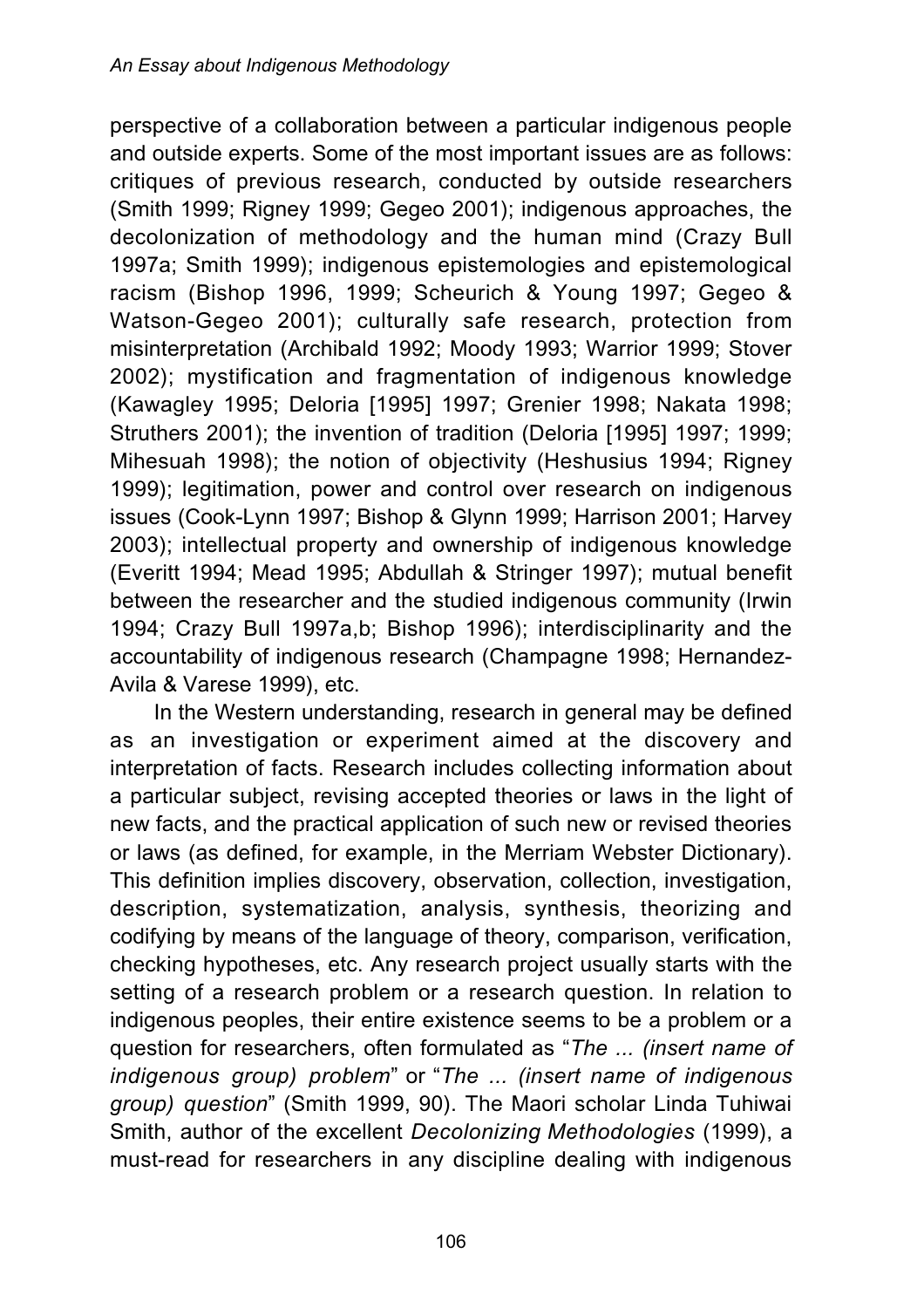issues, argues that "problematizing the indigenous is a Western obsession" (ibid., 91). Research has been used as a tool of the colonization of indigenous peoples and their territories. Looked at from the indigenous peoples' perspective, the term 'research' has been linked with colonialism. The way in which scientific research has been implicated in the excesses of imperialism remains a powerful remembered history for many of the world's indigenous peoples. The quest for the decolonization of research and, indeed, of the human mind has recently become one of the hottest and most discussed issues in indigenous research, primarily among those who belong to the growing generation of indigenous researchers. The process of decolonization requires new, critically evaluated methodologies and new, ethically and culturally acceptable approaches to the study of indigenous issues. These approaches may differ in various ways for indigenous and non-indigenous scholars. Addressing indigenous scholars, L. T. Smith emphasizes that the decolonization of research methods is "about centring our concepts and worldviews and then coming to know and understand theory and research from our own perspectives and for our own purposes" (Smith 1999, 39). "Our purposes" are those of indigenous peoples, and "our own perspectives" are the indigenous approaches that allow indigenous scholars to decolonize theories, develop indigenous methodologies and use indigenous epistemology; these approaches allow indigenous scholars to make visible what is special and needed, what is meaningful and logical in respect of indigenous peoples' own understanding of themselves and the world. This whole process allows indigenous research to break free from the frames of Western epistemologies, which are in most cases very different from the indigenous ones and are, indeed, suited to Western academic thought, but which are nevertheless foreign to indigenous ways of thinking.

### **Indigenous and Western Perspectives on Research**

Simply defined, methodology is about how research does or should proceed. Thus, methodology is a body of approaches and methods, rules and postulates employed by research. Indigenous methodology is a body of indigenous and theoretical approaches and methods, rules and postulates employed by indigenous research in the study of indigenous peoples. The main aim of indigenous methodologies is to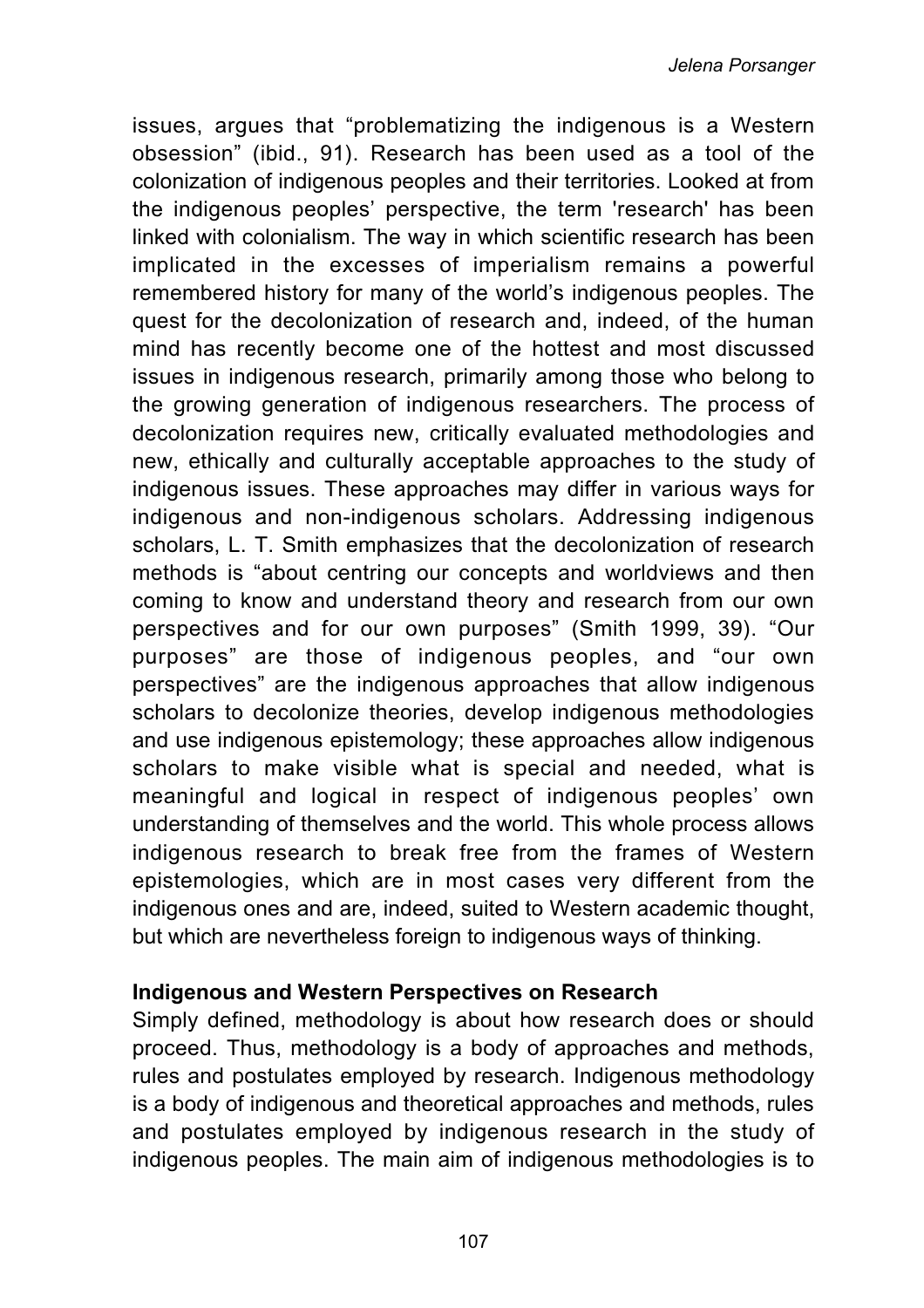ensure that research on indigenous issues can be carried out in a more respectful, ethical, correct, sympathetic, useful and beneficial fashion, seen from the point of view of indigenous peoples.

Western academic research, which has usually been aimed at solving "indigenous problems" or searching for answers to a series of questions about indigenous peoples, has given power and control to the non-indigenous world because over the past few centuries this research has been affiliated to the interests of a particular (academic) group, or individuals, who have been almost exclusively nonindigenous (cf. Cook-Lynn 1997; Bishop & Glynn 1999; Mihesuah 1998; Harvey 2003). Academic and political careers, economic and professional gain, the profitable use of indigenous territories, natural resources and indigenous knowledge: these are just some of the benefits the non-indigenous world has obtained with the help of research on indigenous issues. This research has disempowered indigenous peoples who have long been used merely as passive objects of Western research (Smith 1999, 61). Indigenous peoples are tired of research primarily because of their experience of being treated as objects, but also because research – taking extensive indigenous knowledge away – has given very little or nothing back to indigenous peoples, who have been used as sources of information. Looking at Western research from an academic perspective, collecting information about indigenous peoples may be seen as a contribution to the body of knowledge. Looked at from an indigenous perspective, however, collecting information may be termed 'stealing', because the stolen knowledge has been used to benefit the people who stole it (Smith 1999, 56).

Any research is indissolubly related to power and control, and indigenous scholars take these issues seriously nowadays, making indigenous research part of the decolonization process, which implies an assignment to indigenous peoples of the right to self-determination, not only from a political or economical point of view, but also with respect to research (Smith 1999; Rigney 1999). For indigenous peoples, this means being able to make decisions about the research agenda and methodologies for themselves without any outside influence. Indigenous scholars from Australia, Aotearoa–New Zealand, the US and Canada have brought to academic discussions the indigenous peoples' project of reclaiming control over indigenous ways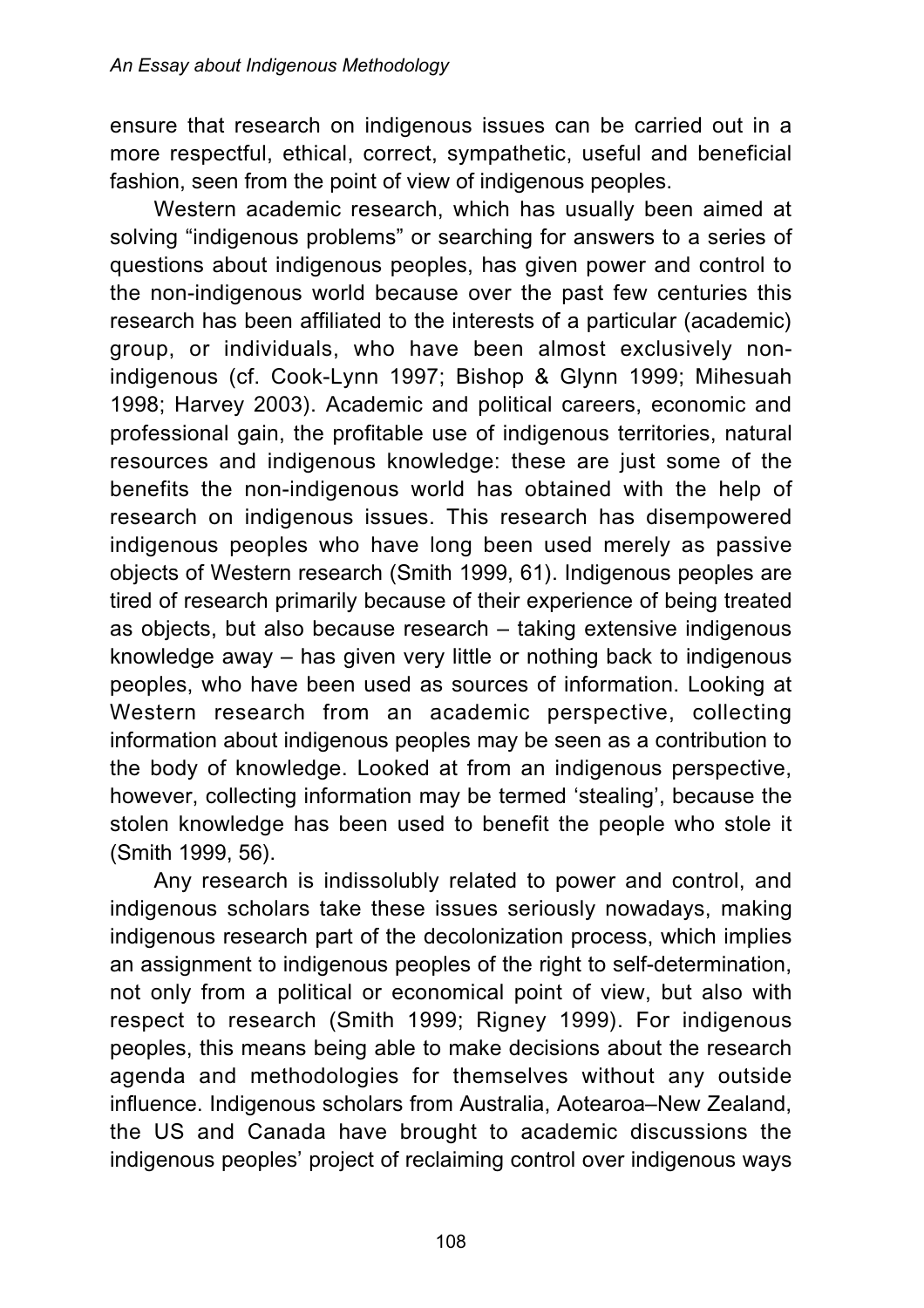of knowing and being, a project that implies better control over research on indigenous issues. This requires a shift in the research paradigm: the use of indigenous approaches and the development of indigenous methodologies that are suitable for both indigenous and non-indigenous researchers. There are, indeed, some extreme opinions that only indigenous researchers may conduct research on, with and about indigenous peoples.<sup>1</sup> The notions of essentialism and cultural relativism have been used as theoretical weapons against such a research paradigm (Mihesuah 1998, 14). Indigenous methodologies do not reject non-indigenous researchers, nor do they reject Western canons of academic work (cf. Chippewa American Indian scholar D. Champagne 1998, for example; see also Porsanger 2002). But indigenous methodologies do articulate that indigenous scholars cannot be privileged just because of their indigenous background, because there are a great variety of "insider" views. Insider research has to take seriously the notion of accountability, which is an obligation or willingness to accept responsibility, as well as the notion of respect and  $-$  most of all  $-$  the notion of a thorough knowledge of indigenous traditions and languages by so-called "insider researchers" (see Mihesuah 1998; Bishop & Glynn 1999). Indigenous methodologies require scholars to think critically about their research processes and outcomes, bearing in mind that indigenous peoples' interests, experiences and knowledge must be at the centre of research methodologies and the construction of knowledge concerning indigenous peoples, as emphasized by the Australian scholar from the Narungga nation, L. I. Rigney (1999, 119).

### **Approach**

The indigenous approach may be defined as an ethically correct and culturally appropriate, indigenous manner of taking steps towards the acquisition and dissemination of knowledge about indigenous peoples. Indigenous approaches are based on indigenous knowledge and ethics that determine the means of access to knowledge, the selection and use of "theoretical" approaches, and determine in addition the tools (methods) for conducting research. The Western paradigm for

 $1$  Such an extreme exclusive position has a long history. More than 30 years ago the sociologist R. K. Merton used the term "extreme insiderism", referring to the opinions of some African-American researchers, that only African-American people can understand African-American people (Merton 1972, 15).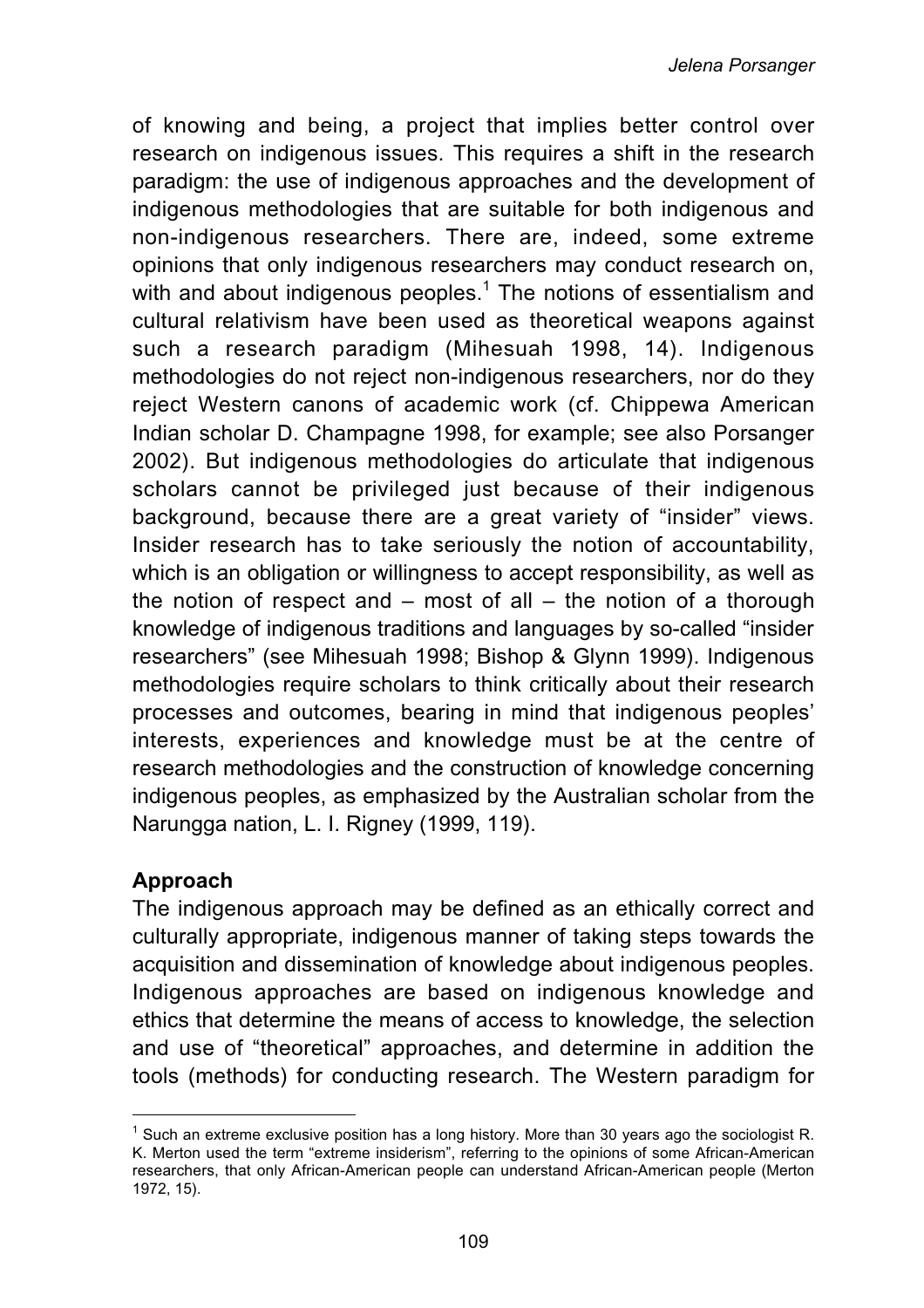research articulates theory and scientific methods, which are chosen in order to explain a particular phenomenon and guarantee an objectivity of research, however, in order to create a desired result (McCutcheon 1997,  $2$ ).<sup>2</sup> Processes of theorizing and measuring what is considered to be "scientifically acceptable" have been based on Western philosophy and imply a notion of objective research, which was recently questioned by – among others –feminist and indigenous researchers who articulate different epistemologies (e.g. Heshusius 1994; Rigney 1999). As the Lakota scholar Cheryl Crazy Bull puts it, the scientific method in general "requires the researcher to remain outside the research experience, to investigate through observation and discovery, and to draw conclusions based on those observations" but, seen from an indigenous viewpoint, such a method does not guarantee objectivity (1997a, 18).

When discussing the indigenous approach, one of the well-known Native American scholars, Elisabeth Cook-Lynn (Crow Creek Sioux) argues that, "[w]hile it is important that scholars become theoretically informed, Indians should define their own perspectives on Indian history and culture instead of relying solely on the thoughts and dictates of anthropology and history theorists" (Mihesuah 1998, 13). The Alaskan Yupiaq scholars, George P. Charles Kanaqluk and Oscar Kawagley, have shown in their studies that "theoretical", "ready-to-use" methods must be re-considered and re-worked in indigenous research, and that the researcher should not start from a theoretical point, but rather from that of the indigenous ethical protocols, in order to develop methods that will suit the local culture (Kawagley 1995; Kanaqluk 2001). According to L. T. Smith, "Particular methods within indigenous methodology have to be chosen in respect to indigenous ethics, explicitly outlined goals of research, and the considered impact of the outcomes of research on the particular indigenous people. In the process of disseminating of research results there is a need for reporting back and sharing knowledge." (Smith 1999, 15). Smith argues that any research project has to be thoroughly considered, not merely as a single contribution to the body of academic knowledge, but rather in respect of indigenous peoples' interests and needs.

Arguing that indigenous scholars should not look to Western

 $2$  For historical and political-philosophical considerations about Western theory from an indigenous point of view, see L. T. Smith (1999, 19–57).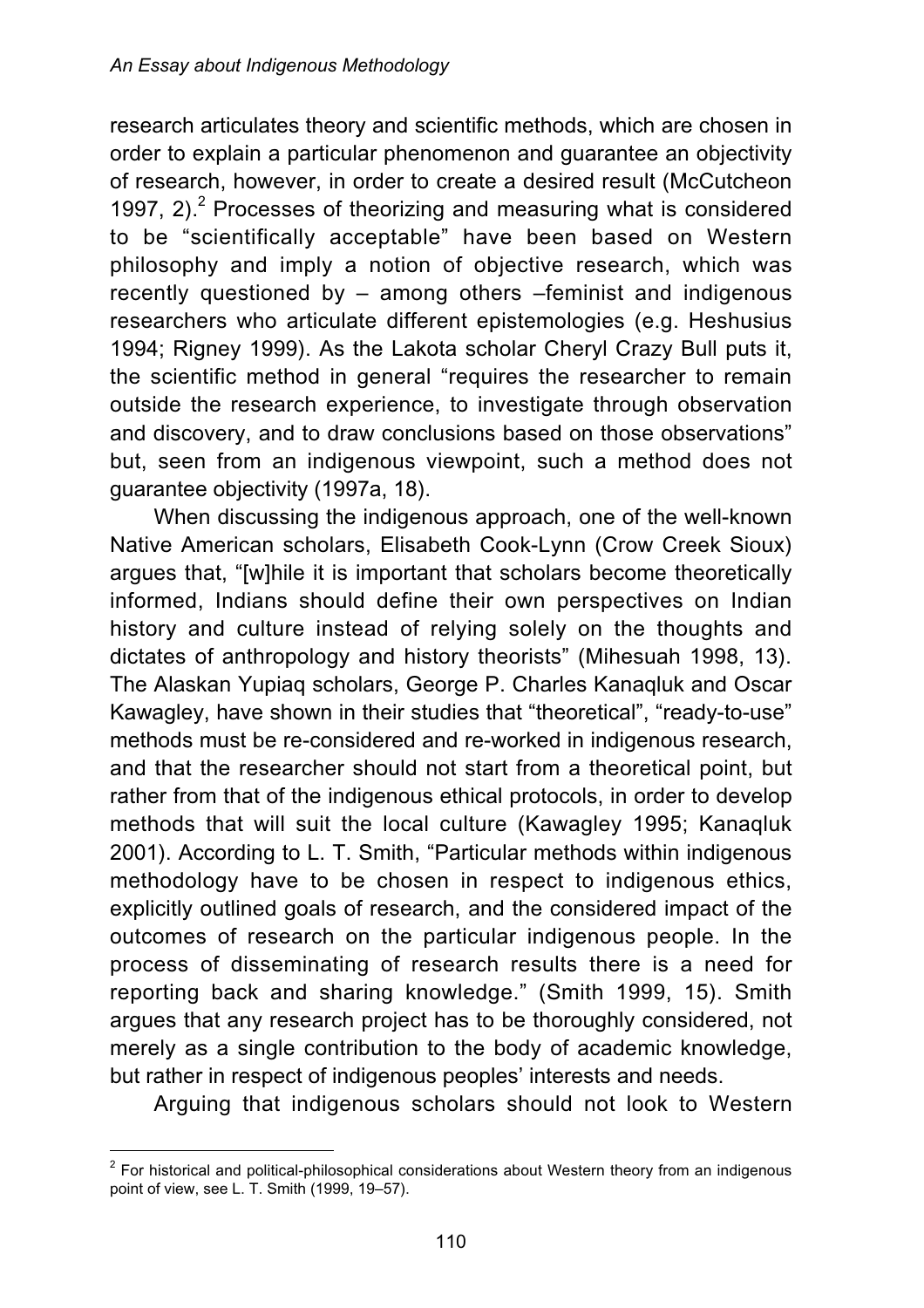research for answers, but rather to shift the paradigm, Ch. Crazy Bull emphasizes that "[c]ontinuing our use of Western methods would separate us from our understanding; knowledge would be external rather than integrated into our lives if we do not put our own tribal mark on research" (1997a, 19). Different indigenous ways of putting the "tribal mark" on research have already been developed. In Maori studies, for example, Maori cultural and ethical protocols and metaphors have been used in order to create a specific Maori research methodology called *Kaupapa Maori* (cf. Smith 1999, 183–195; Bishop 1999; Irwin 1994). The Maori concept of *whanaungatanga* has been proposed as a methodological frame for research. As a concept, *whanaungatanga* has a great array of meanings, which may be translated as "relationships", primarily those between kin, the extended family (*whanau*), individuals, ancestors, spirits, the environment and many other aspects of the holistic Maori understanding of connectedness. The Maori scholar Russell Bishop has used the epistemology of *whanaungatanga* in order to create a Maori approach to research relationships, for which "[w]hanaungatanga consists literally of kin relationships between ourselves and others and is constituted in ways determined by the Maori cultural context. A key element, however, is that it is not just a matter of kin connectedness and task engagement but it is also a matter of there being a focus on the group rather on the self" (1996, 215). This particular indigenous methodology is based on indigenous epistemology and ontology. It articulates a reciprocal relationship between the researcher and the researched who must become "a family": be interconnected in a reciprocal way in the frames of the particular research project with which they are involved. Epistemology, which deals with ways of knowing especially with reference to the limits and validity of knowledge, is indeed one of the most essential basic elements of indigenous methodologies. In indigenous research the use of indigenous ontologies, which deal with assumptions about the nature and relations of being, and of reality, may open new perspectives, which may differ from those that are familiar and "scientifically accepted" in Western research. Finally, indigenous axiologies, which deal with the nature, types and criteria of values and value judgments, are of great importance for indigenous methodologies, especially in respect of research ethics (for discussions about these issues, cf.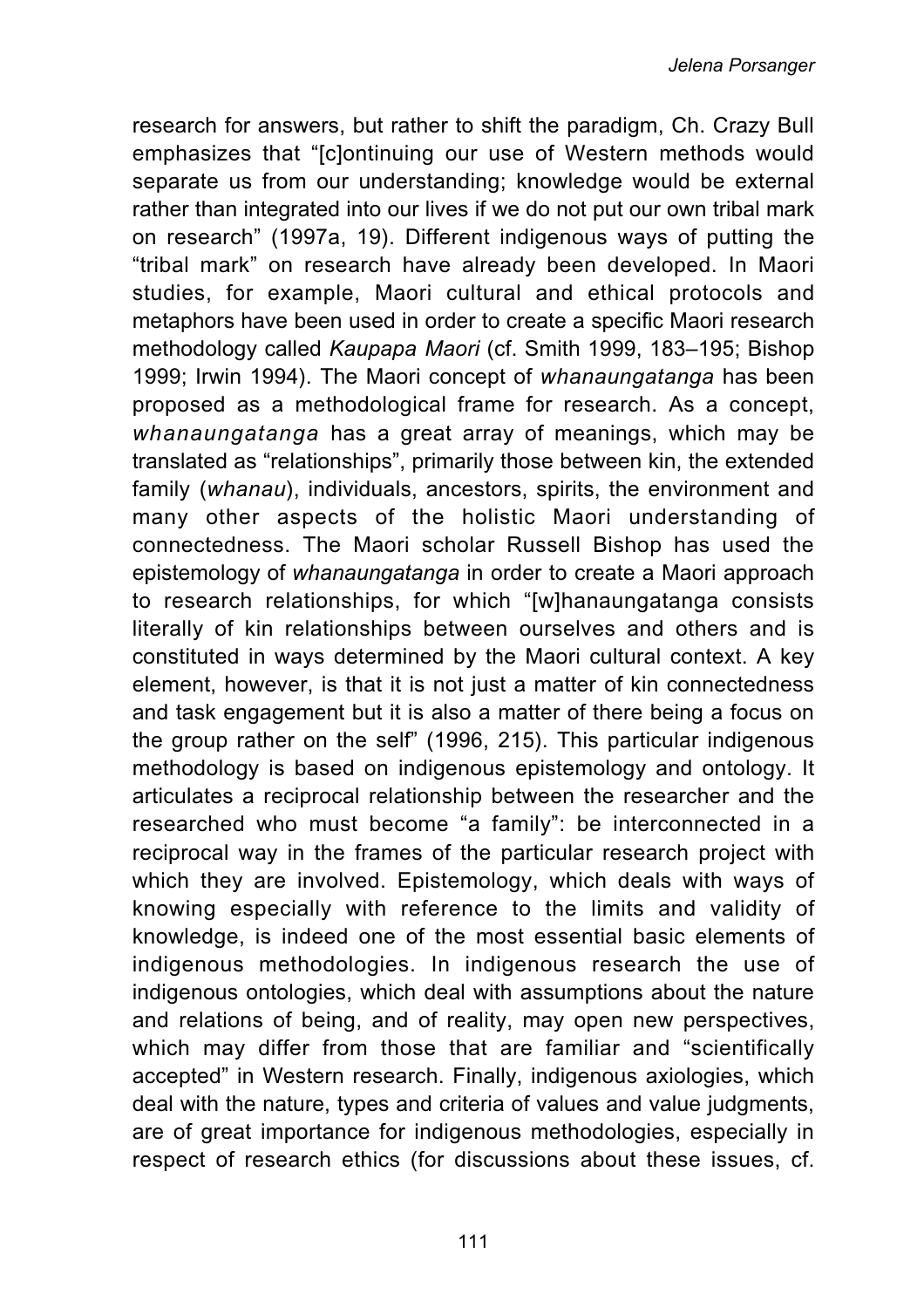Akan 1992; Rigney 1999; Bishop 1996, 1999; Gegeo & Watson-Gegeo 2001; Kanaqluk 2001).

Indigenous ways of thinking, understanding and approaching knowledge have long been dismissed by the academic world because they have been considered not to belong to any existing theory (Cook-Lynn 1997, 21) or, often, they have been reduced to some nativist or even illogical and contradictory discourse (Smith 1999, 14). The quest for indigenous methodologies has often been interpreted by the academic world as a political gesture on the part of indigenous peoples in their struggle for self-determination. Nevertheless, it must be acknowledged that indigenous methodologies already form part of the body of knowledge about indigenous peoples, and that they have a theoretical value. For some Western scholars, still following the traditional Western research paradigm and way of thinking, it may come as a surprise to learn that indigenous methodologies have been designed within Western academic institutions, and not in the jungle or rainforest, or snow-covered tundra. Indigenous approaches have been developed by indigenous scholars and also by those who share the same way of thinking, who have been educated within the Western academic system, but who make every effort to utilize indigenous peoples' epistemologies, ontologies and axiologies.

The "theoretical" value of indigenous approaches has been denied, because "theorizing" has been evaluated on the premises of Western academic knowledge and epistemology. Indigenous academic theorizing, which utilizes indigenous approaches, epistemologies, ontologies and axiologies, has had a short history, but the body of indigenous academic knowledge is growing (Mihesuah 1998; Gegeo 2001, 503). It should be mentioned, however, that the great majority of contemporary indigenous academic publications are contained within the field of education.

### **How to proceed?**

Some of the most important issues for indigenous methodologies may be itemized as follows: defining the indigenous agenda for research projects; looking at research and theory from an indigenous perspective; including or consulting indigenous peoples, not as objects but rather as participants, to predict possible negative outcomes, to share and protect knowledge, to use appropriate language and form in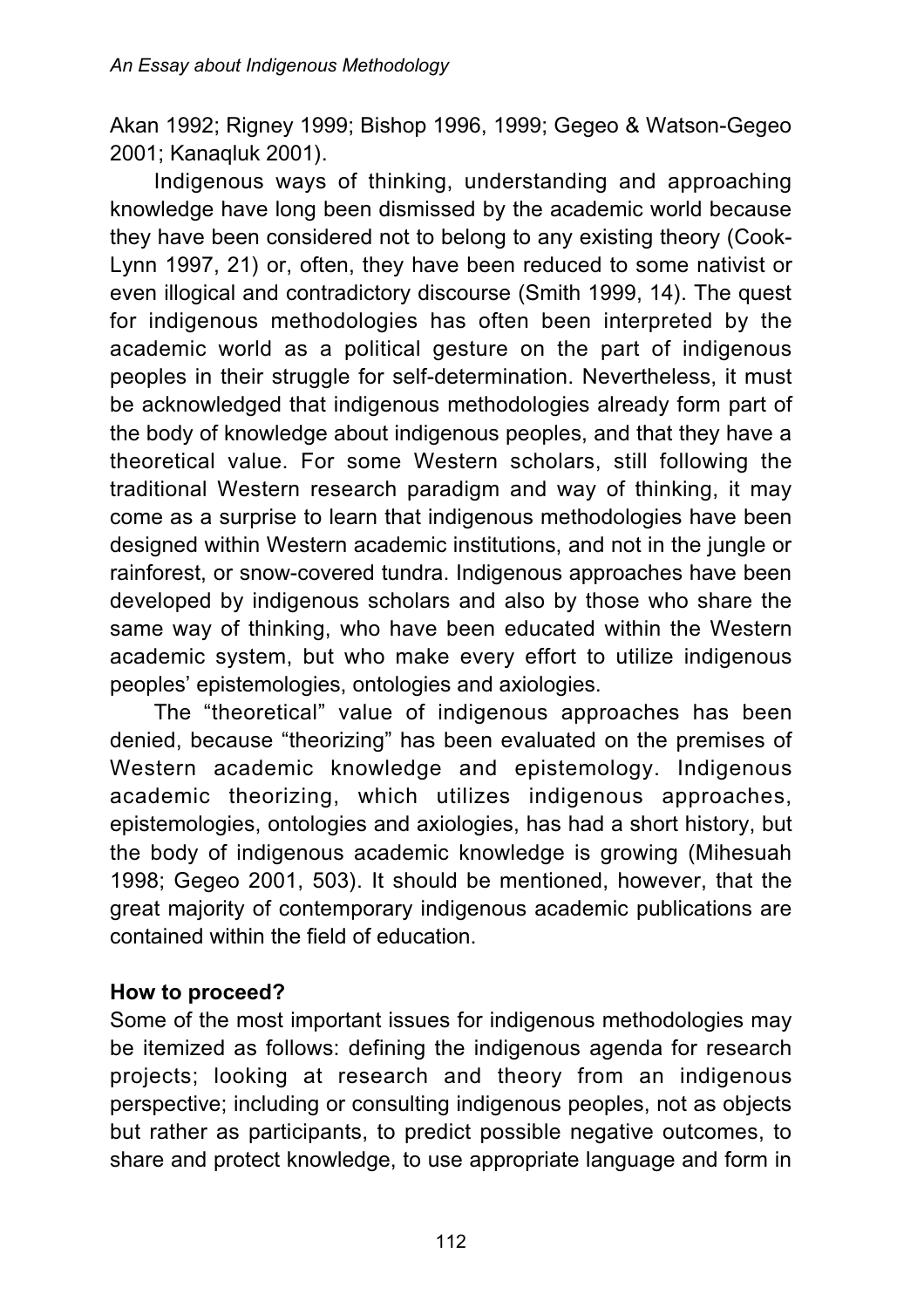order to communicate research results back to the people, etc. Reporting back is one of the most important imperatives of indigenous research. All these issues are based on the principles of respect, reciprocity and feedback, which are crucial for indigenous methodologies. Any scholar who conducts research on, with or about indigenous peoples should pose and answer the following questions, which are directly connected to the above-mentioned methodological issues and, further, to power relations in research (the questions are formulated according to L. T. Smith 1999, 10):

Whose research is this? Who owns it? Whose interests does it serve? Who will benefit from it? Who has designed its questions and framed its scope? Who will carry it out? Who will write it up? How will the results be disseminated?

Indigenous scholars should answer these questions looking at their research projects through the prism of the indigenous research agenda which, according to L. T. Smith (1999, 115–118), should include healing, mobilization, transformation and decolonization on many levels. The indigenous research agenda should take into consideration survival, recovery and development, which are conditions and states of being, through which indigenous communities are moving (see Figure 1). This research agenda is multi-dimensional, broad and ambitious in its intent, and focuses strategically on the goal of self-determination on the part of indigenous peoples (Smith 1999, 116–117). It requires considerable commitment on the part of the researcher to figure out how to put this abstract agenda into practice in relation to a particular research project (cf. Smith 1999 for more on this subject). Other indigenous scholars formulate the indigenous research agenda in more tangible terms, for example to preserve, maintain and restore indigenous traditions, languages and cultural practices; to revitalize, to regain physical, psychological and spiritual health, to cultivate economic, social and governing systems, and to maintain sovereignty and preserve nationhood (Crazy Bull 1977a, 17). New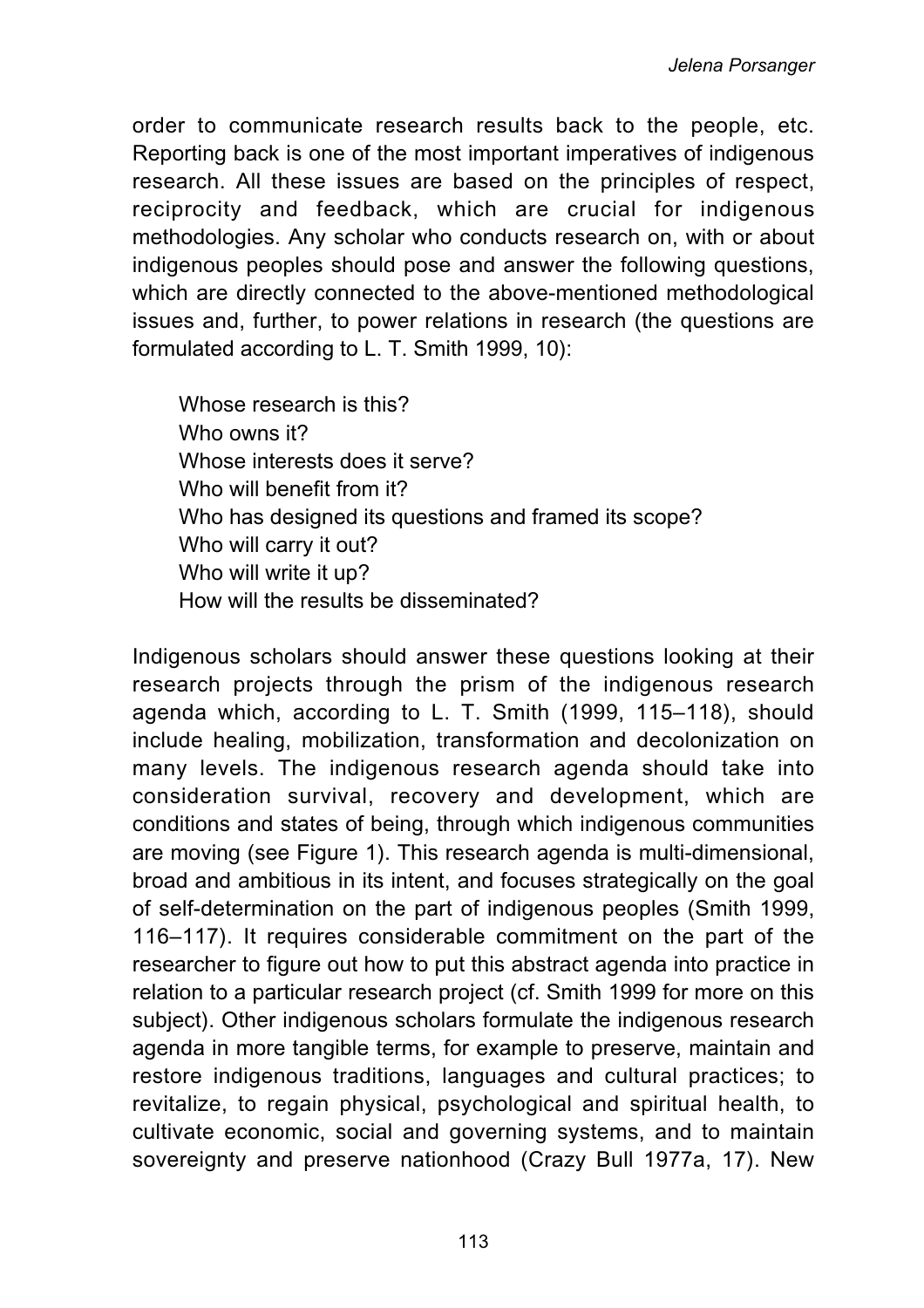research questions originating from an indigenous perspective may be inferred from the indigenous research agenda (Struthers 2001, 126). On the other hand, the agenda restricts indigenous research by setting ethical and methodological requirements concerning what has been called "scientific freedom" in Western academic research, because the protection of indigenous knowledge is one of the most important concerns of indigenous methodologies.



Figure 1 (Smith 1999, 117)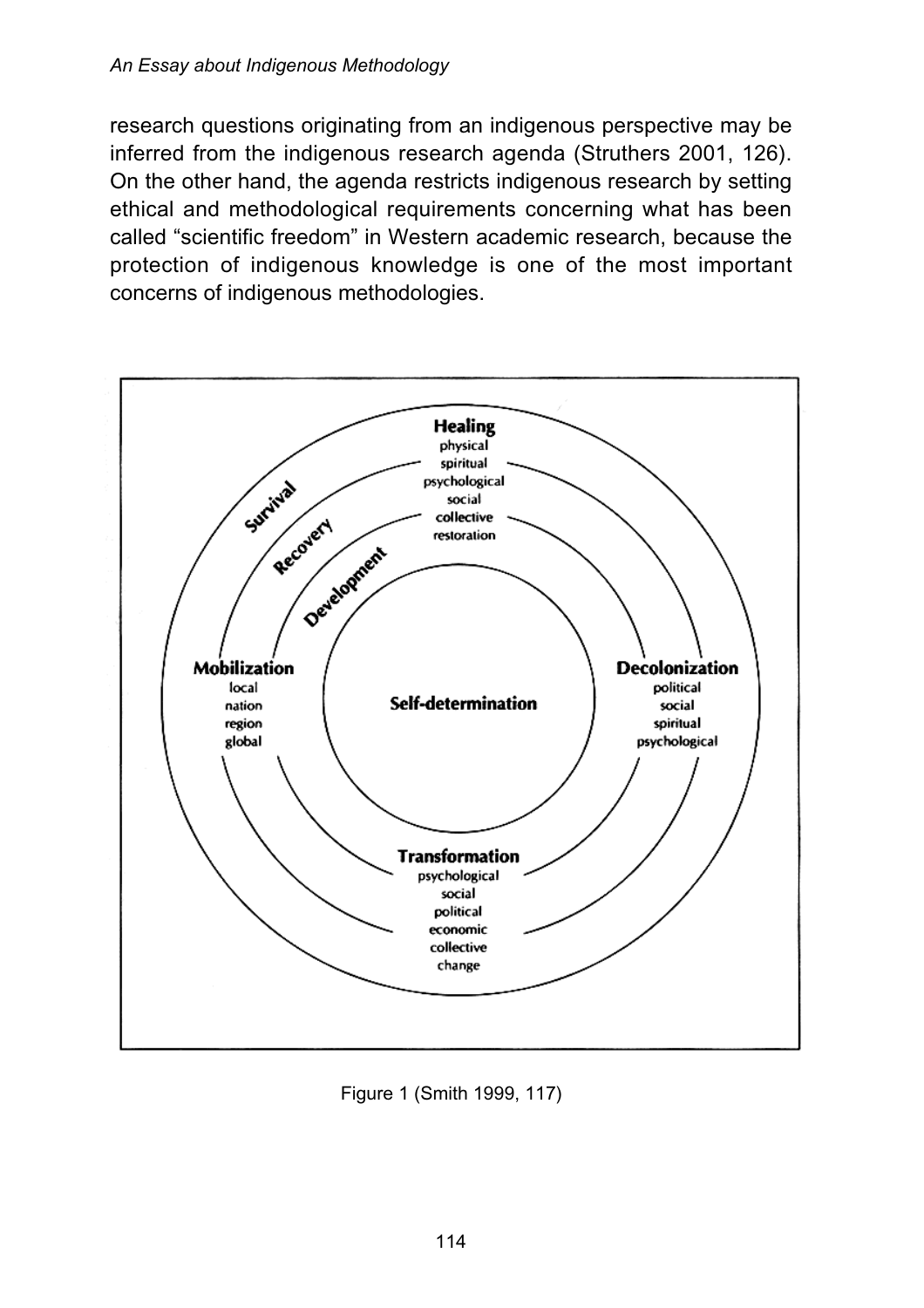The indigenous peoples of Australia, Aotearoa-New Zealand, the US and Canada have quite recently established conditions, by which no research on any indigenous issue is any longer welcome without consultation and/or collaboration with the indigenous people/community studied, or without clarification of the role of the studied people/community in the research and the impact of the research on the studied people/community (cf. Crazy Bull 1997a; Mihesuah 1998, 183-184; Smith 1999, 119). $^3$  The regulation of research is an essential part of any indigenous methodology. The regulation of research also reflects power relations. R. Bishop has proposed an interesting and useful model for the evaluation of power relations in research (cf. Figure 2.; Bishop & Glynn 1999, 55). Although this model has been applied to education studies, it is also applicable to other indigenous research projects, regardless of whether they are conducted by indigenous or non-indigenous scholars. Bishop poses a set of questions related to five main issues: the initiation of a research project; the evaluation of accountability, i.e. an obligation or willingness to accept responsibility; representation in object–subject research relationships; the legitimation that relates to authority and the epistemological background of a research project; and the evaluation of benefits. Bishop sets these questions within complex relationships of dominance and subordination in majority–minority relations.

It is obvious that almost all of the above mentioned elements of indigenous methodologies are indissolubly connected to indigenous ethics, which penetrate all stages of research from the initiation of a research project to knowledge production and dissemination of the research outcomes. Some academic institutions might consider research ethics as merely part of the initiation of a research project, when there is a need to submit an ethics application to an academic institution. (It is worth mentioning that the submission of ethics applications is an obligatory condition of academic research work – especially when related to human and indigenous issues – at most universities in New Zealand, Australia, Canada and the US but, surprisingly enough, not in Norway.) Although an ethics application is indeed an essential part of the initiation of any research project on indigenous issues, research ethics should not be considered purely in

<sup>&</sup>lt;sup>3</sup> Concerning strategies of collaboration between indigenous groups and outsider experts in programmes for indigenous communities, cf. Bishop 1996; Harrison 2001.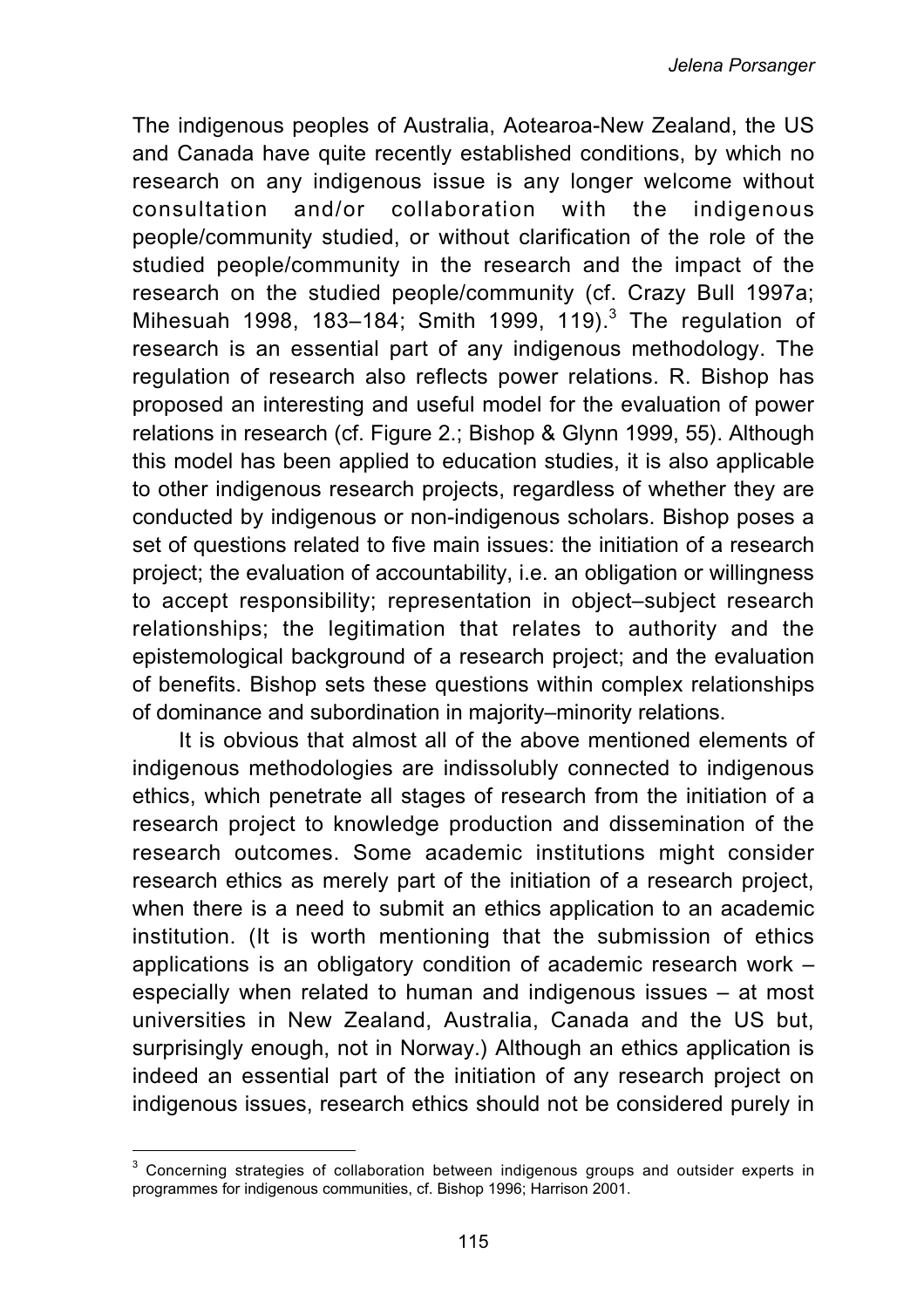#### *An Essay about Indigenous Methodology*

this narrow sense. In indigenous methodology, cultural and ethical protocols, values and behaviours are, in the words of L. T. Smith, "to be built in to research explicitly, to be thought about reflexively, to be declared openly as part of the research design, to be discussed as part of final results of a study and to be disseminated back to people in culturally appropriate ways and in a language that can be understood" (Smith 1999, 15).



Figure 2 (Bishop & Glynn 1999, 55)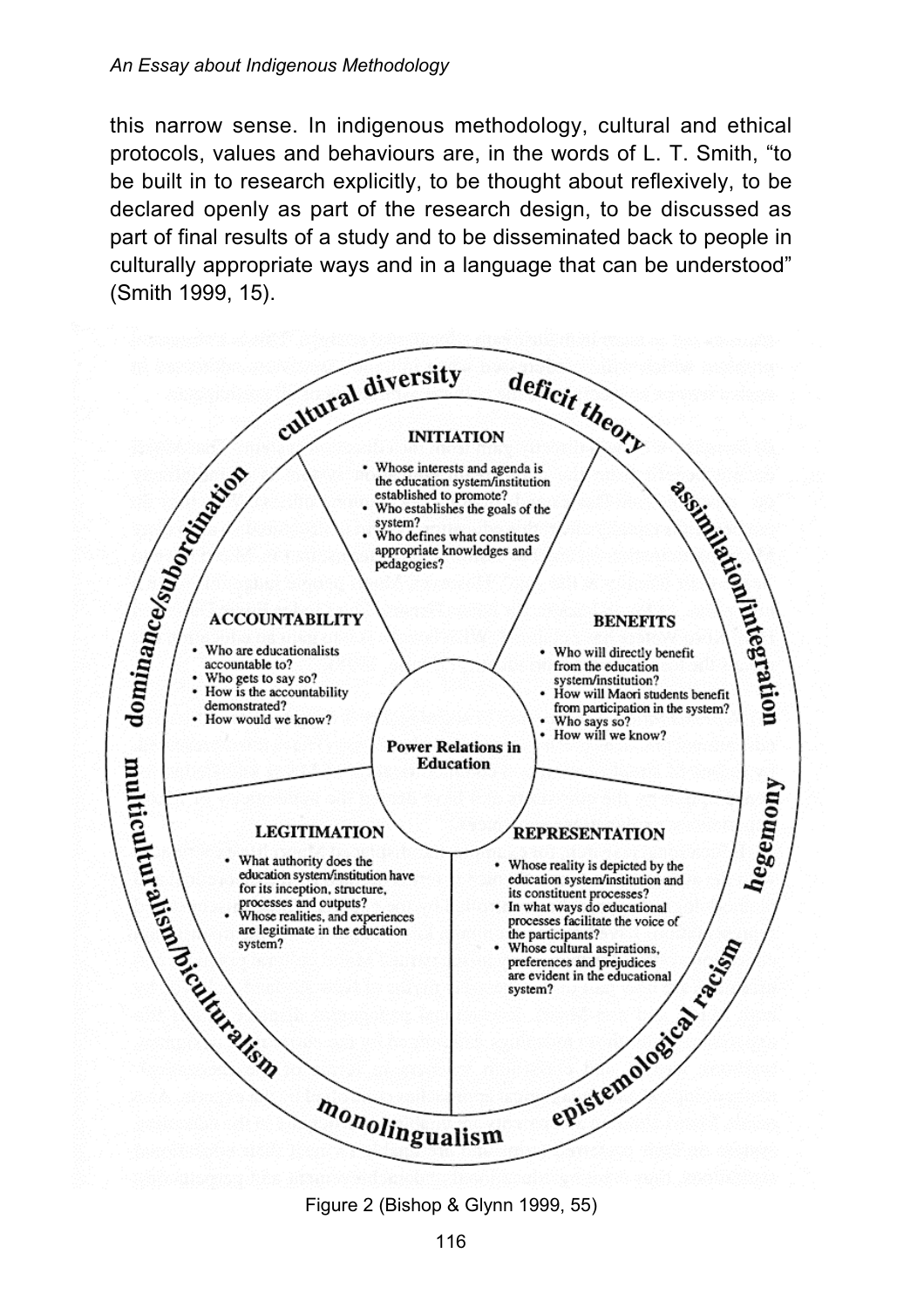Indigenous methodologies have a great array of purposes and objectives, which cannot all be covered in this short essay. Indigenous methodologies should be designed to ensure that the intellectual property rights of indigenous peoples will be observed; to protect indigenous knowledge from misinterpretation and misuse; to demystify knowledge about indigenous peoples; to tell indigenous peoples' stories in their voices; to give credit to the true owners of indigenous knowledge; to communicate the results of research back to the owners of this knowledge, in order to support them in their desire to be subjects rather than objects of research, to decide about their present and future, and to determine their place in the world. Following these methodological issues, indigenous research will strengthen indigenous peoples' identity, which will in turn support indigenous peoples' efforts to be independent: not only legally, politically or economically, but first and foremost intellectually.

#### **References**

- Abdullah, Jill & Stringer, Ernie 1997. Indigenous Knowledge, Indigenous Learning, Indigenous Research. Discussion paper. (Curtin Indigenous Research Centre, University of Technology, Western Australia) 1997: 7). Perth: Curtin Indigenous Research Centre.
- Akan, Linda 1992. Pimosatamowin Sikaw Kakeequaywin: Walking and Talking A Saulteaux Elder's View of Native Education. – 191–124 in Archibald, Jo-ann (ed.) 1992. *Giving voice to our ancestors*. (Canadian journal of native education 1992:19:2). Vancouver, B.C.: University of British Columbia.
- Archibald, Jo-ann (ed.) 1992. *Giving voice to our ancestors*. (Canadian journal of native education 1992:19:2). Vancouver, B.C.: University of British Columbia.
- Bishop, Russell & Glynn, Ted 1999. *Culture Counts: Changing Power Relations in Education.* Dunmore Press.
- Bishop, Russell 1996. *Collaborative research stories: whakawhanaungatanga*. Palmerston North, N.Z.: Dunmore Press.
- 1999. Kaupapa Maori Research: An indigenous approach to creating knowledge. – 1–6 in *Maori and Psychology: Research & Practice: The proceedings of a symposium sponsored by the Maori and Psychology Research Unit, 26th August 1999*. Department of Psychology, University of Waikato.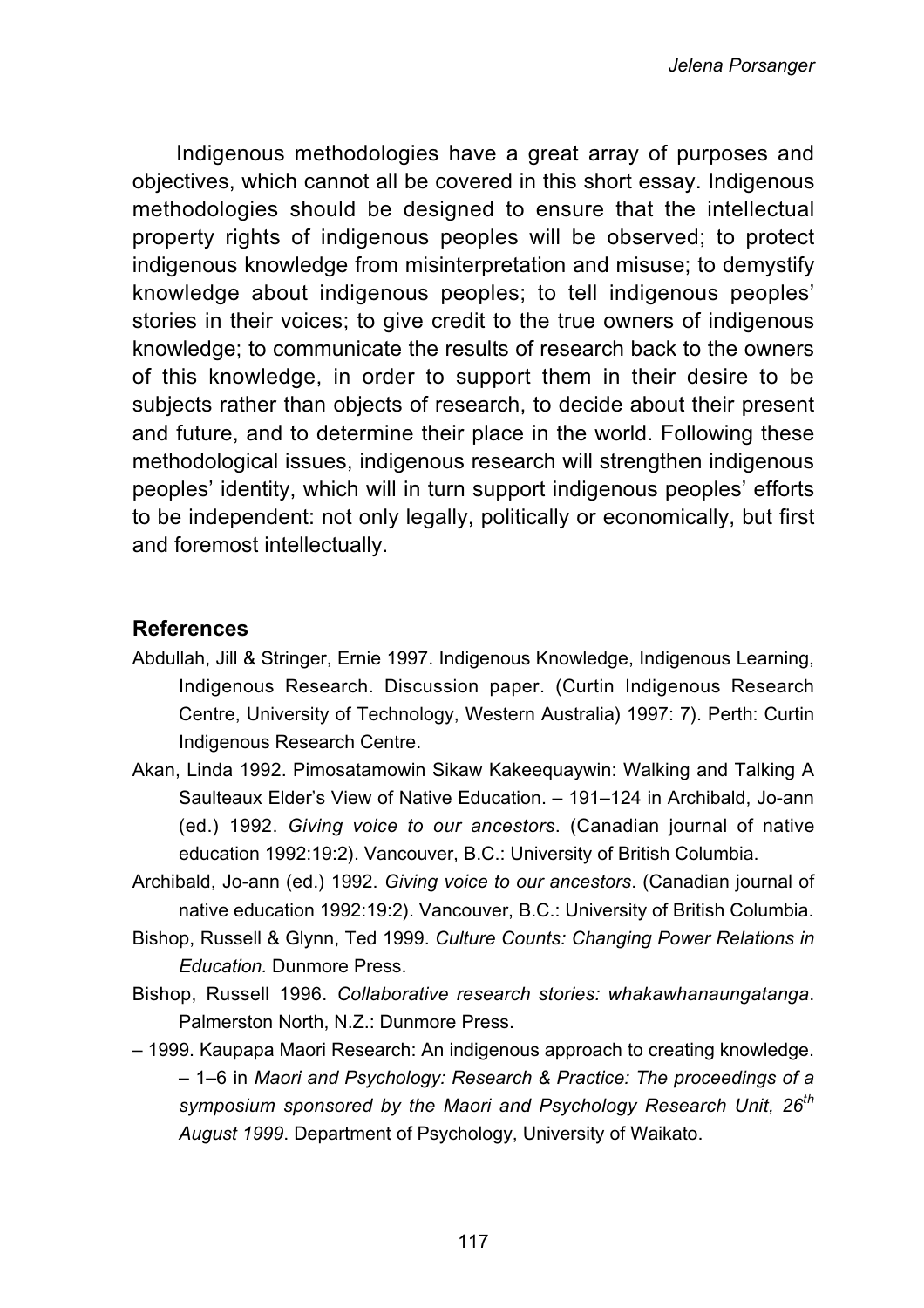- Champagne, Duane 1998. American Indian Studies is for Everyone, pp. 181–189 in Mihesuah, Devon A. (ed.). *Natives and Academics: Researching and Writing about American Indians*. Lincoln: University of Nebraska Press.
- Cook-Lynn, Elisabeth 1997. Who Stole Native American Studies *Wicazo Sa Review* 1997: 12:1, 9–28.
- Crazy Bull, Cheryl 1997a. A native conversation about research and scholarship *Tribal College: Journal of American Indian Higher Education* 1997:9(1), 16–24.
- 1997b. Advice for the non-Native researcher *Tribal College: Journal of American Indian Higher Education* 1997:9(1), 24–25.
- Deloria, Vine [1995] 1997. *Red earth, white lies : Native Americans and the myth of scientific fact*. Golden, Colorado: Fulcrum Publishing.
- 1999. *Spirit and Reason*: *the Vine Deloria, Jr., reader*. Barbara Deloria, Kristen Foehner &Sam Scinta (eds.). Golden, Colo.: Fulcrum.
- Everitt, Jim 1994. Australian Museums: A Role to Play in a Changing Indigneous Environment – 1–16 in *Issues in the control of Aboriginal knowledge*. (Research Unit for Maori Education. Monograph 21.) Auckland: Research Unit for Maori Education, University of Auckland.
- Gegeo, David Welchman & Watson-Gegeo, Karen Ann 2001. "How We know": Kwara´ae Rural Villagers Doing Indigenous Epistemology – *Contemporary Pacific: A Journal of Island Affairs* (Center for Pacific Islands Studies, University of Hawai'i Press) 2001: 13:1, 55–88.
- Gegeo, David Welchman 2001. Cultural Rupture and Indigeneity: The Challenge of (Re)visioning "Place" in the Pacific. – *Contemporary Pacific*: A Journal of Island Affairs (Center for Pacific Islands Studies, University of Hawai'i Press) 13(2): 491-507.
- Grenier, Louise. 1998. *Working with indigenous knowledge: a guide for researchers*. Ottawa: International Development Research Centre.
- Harrison, Barbara 2001. *Collaborative Programs in Indigenous Communities: From Fieldwork to Practice*. Altamira Press.
- Harvey, Graham 2003. Guesthood as Ethical Decolonizing Research Method. *Numen* 2003, 50(2): 125–145.
- Hernandez-Avila, Ines & Varese, Stefano 1999. Indigenous intellectual sovereignties – *Wicazo Sa Review* Fall 1999: 14:2, 77–92.
- Heshusius, L. 1994. Freeing Ourselves from Objectivity: Managing Subjectivity or Turning Toward a Participatory Mode of Consciousness? – *Educational Researcher* 23:3, 15–22.
- Irwin, Kathie 1994. Maori Research Methods and Processes: An Exploration. –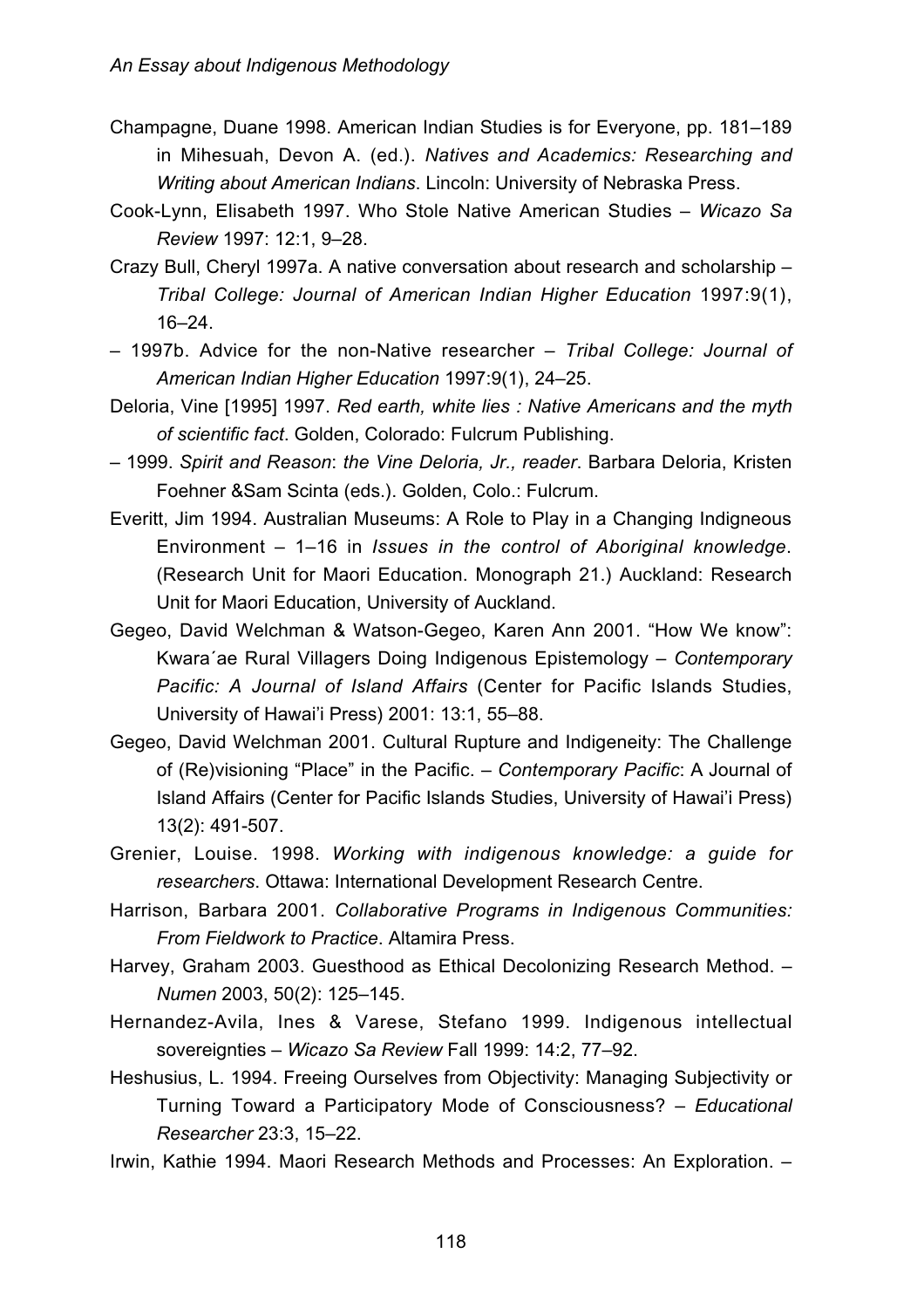*Sites: A Journal for South Pacific Cultural Studies* 1994: 28, 25–43.

- Kanaqluk (George P. Charles) 2001. Yuuyaraq (The Way of the Human Being) as Interpreted by a Contemporary Yup'ik Family. – 161–198 in Pentikäinen, J., Saressalo, H., Taksami, Ch. (eds.). *Shamanhood: Symbolism and epic.* (Bibliotheca shamanistica, 9). Budapest: Akadémiai Kiadó.
- Kawagley, A. Oscar 1995. *A Yupiaq worldview: a pathway to ecology and spirit*. Prospect Heights: Waveland Press.
- McCutcheon, Russell T. 1997. Classification and the Shapeless Beast: A Critical Look at the AAR Research Interest Survey. – *Religious Studies News* 12:3, 7–9.
- Mead, Aroha Te Pareake 1995. *Nga tikanga, nga taonga: Cultural and Intellectual Property – the Rights of Indigenous Peoples.* (Research Unit for Maori Education. Monograph 23). Auckland: Research Unit for Maori Education, University of Auckland.
- Merton, Robert K. 1972. Insiders and Outsiders: A Chapter in the Sociology of Knowledge. – *American Journal of Sociology* 1972, 78:1, 9–47.
- Mihesuah, Devon A. (ed.). *Natives and Academics: Researching and Writing about American Indians*. Lincoln: University of Nebraska Press.
- Moody, Roger (ed.) 1993. *The indigenous voice : visions and realities*. Rev., 2nd ed. Utrecht : International Books.
- Nakata, Martin 1998. Anthropological texts and Indigenous standpoints. 3–12 in *Australian Aboriginal Studies*, Australian Institute of Aboriginal and Torres Strait Islander Studies.
- Porsanger, Jelena 2002. Sámedutkan ja sámi kultuvrralaš renesánsa: ideála, myhta vai duohtavuohta? – 137–144 in *Hástalusat: Sámegiela ja sámi girjjálašvuođa njealját dutkan- ja bagadansymposia raporta.* (Sámi dieđalaš áigečála 1/2002). Sámi allaskuvla & Sámi Instituhtta & Romssa universitehta Sámi dutkamiid guovddáš. [Saami Studies and Saami cultural Renaissance: an ideal, a myth or the truth?]
- Rigney, Lester-Irabinna 1999. Internationalization of an indigenous anticolonial cultural critique of research methodologies. – *Wicazo Sa Review*, Fall99, Vol. 14 Issue 2.
- Scheurich, James Joseph & Young, Michelle D. 1997. Coloring Epistemologies: Are Our Research Epistemologies Racially Biased? – *Educational Researcher* 1997: 26:4, 4–17.
- Smith, Linda Tuhiwai 1999*. Decolonizing Methodologies: Research and Indigenous Peoples*. London: Zed Books.
- Stover, Dale 2002. Postcolonial Sun Dancing at Wakpamni Lake. 173–194 in